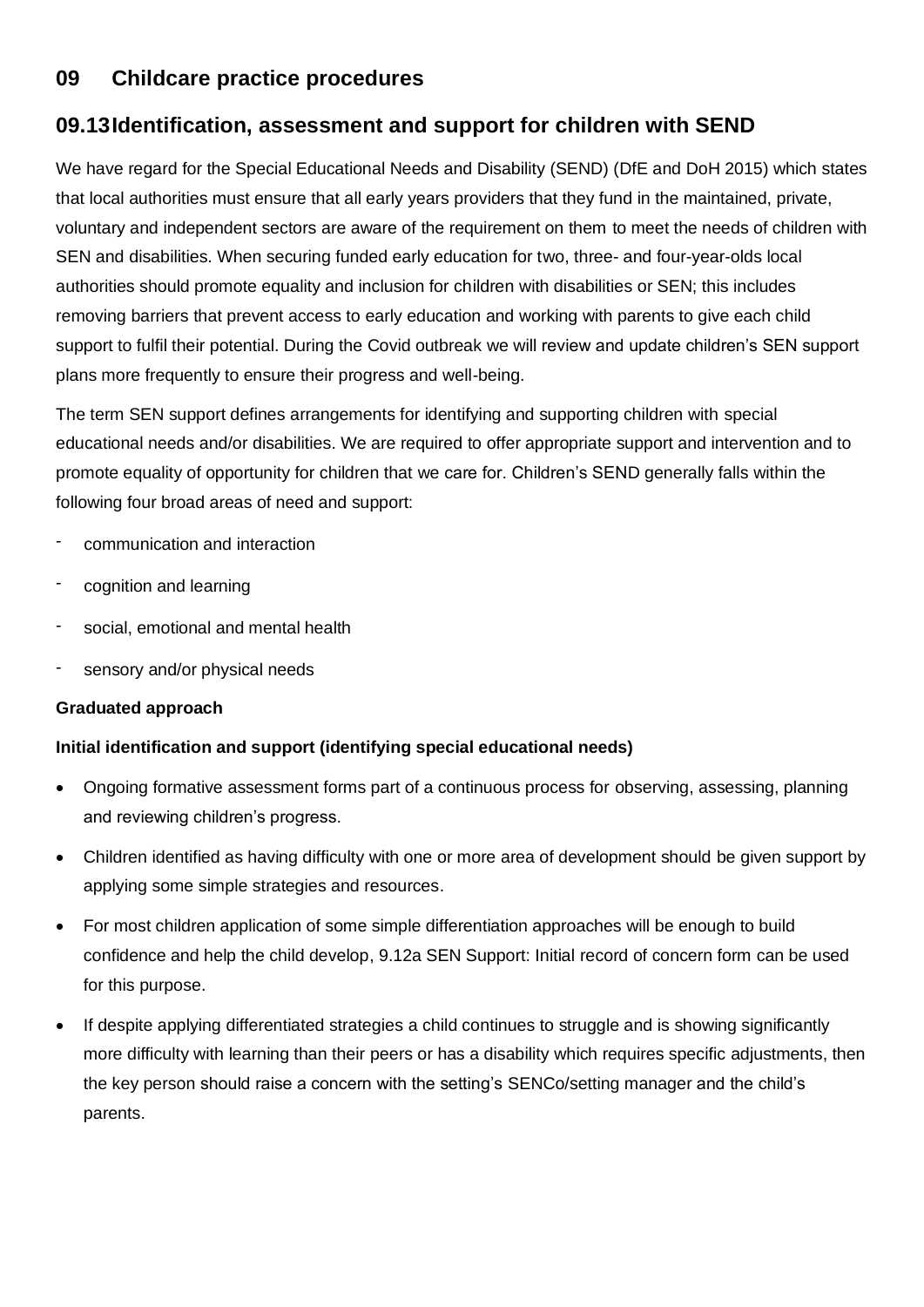## **Observation and assessment of children's SEN**

Where a child appears to be behind expected levels, or their progress gives cause for concern, practitioners should consider all the information about the child's learning and development from within and beyond the setting.

- Information can be collated from formal checks such as the progress check at age two, observations from parents and observation and assessment by the setting of the child's progress.
- When specialist advice has been sought externally, this is used to help determine whether or not a child has a special educational need (SEN).
- The child's key person and SENCo/Manager use this information to decide if the child has a special educational need.
- If the decision is that the child does have a SEN and the parents are not already aware of a concern, then the information is shared with them. Once parents have been informed, they should be fully engaged in the process, contributing their insights to all future actions for their child.

## **Planning intervention**

- Everyone involved with the child should be given an opportunity to share their views. Parents should be encouraged to share their thoughts on the child's difficulties and be involved in the decision as to what will happen next.
- A first intervention option may be to carry on with applying differentiated support and to review the child's progress at an agreed date. If the child's needs are more complex, then the decision maybe to go straight ahead and prepare 09.13b SEN support: Action plan with detailed evidence-based interventions being applied straight away and simultaneously external referrals made.
- If relevant, then the child should be appropriately included in development of the action plan but only at a level which reflects their stage of comprehension.
- 09.13b SEN support: Action plan described below, ensures that children that are identified, or suspected of having a SEN will receive the right level of support and encouragement with their learning and development as early as possible.

#### **Involving the child**

- The SEND Code of Practice supports the rights of children to be involved in decisions about their education.
- Inclusion of children with SEND helps build self-confidence and trust in others.
- Ascertaining children's views may not be easy, a range of strategies will be needed.
- Accurate assessment helps identify children's strengths and possible barriers to learning.
- The key person and setting manager/SENCo work in partnership with parents and other agencies to involve the child wherever appropriate.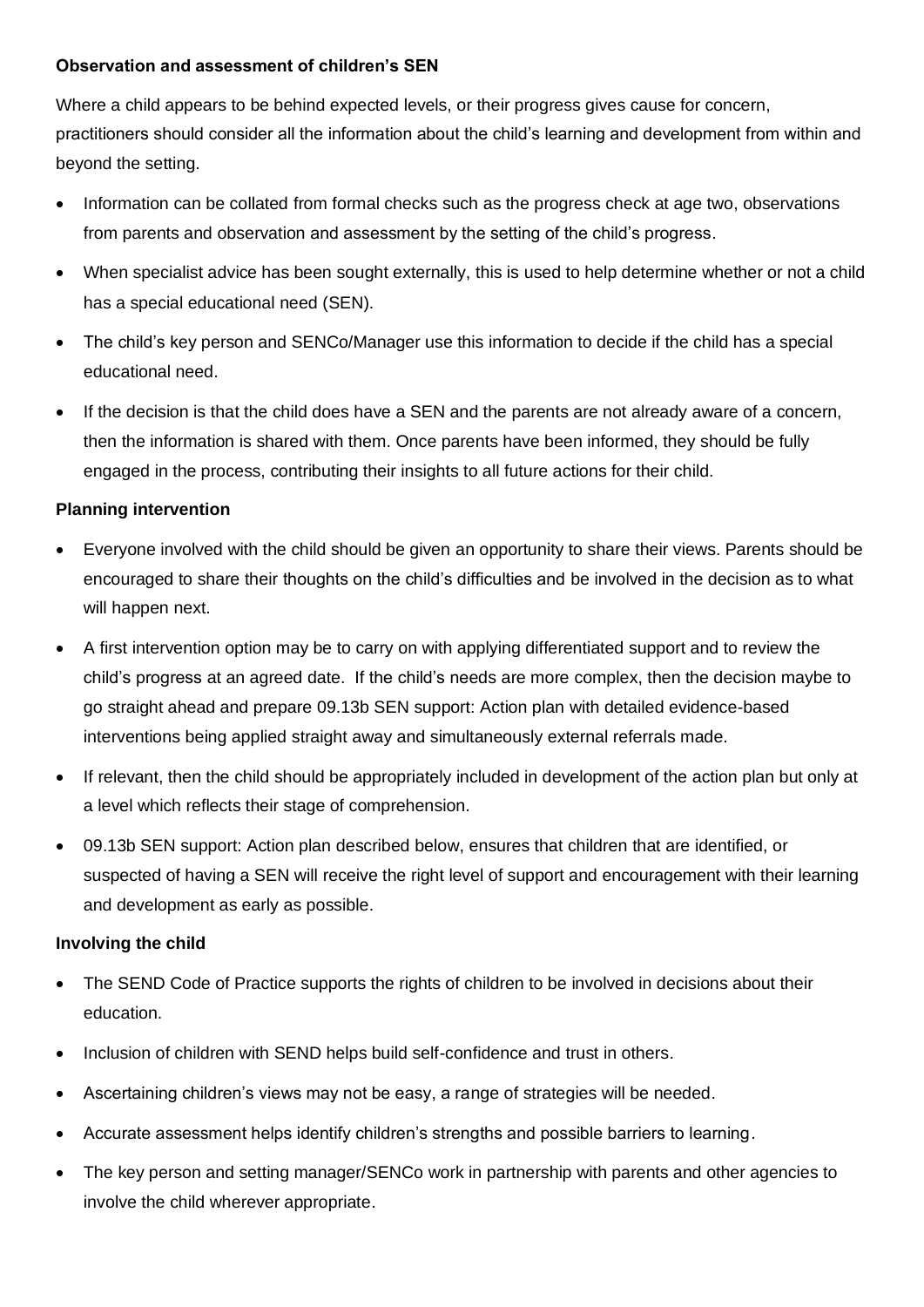- Children are involved at appropriate stages of the assessment and to their level of ability.
- Establishing effective communication is essential for the child's involvement.

## **SEN action plan**

- 09.13b SEN support: Action plan, should show what support is required to help achieve outcomes for the child and detail the frequency of these interventions and who will apply them and with what resources.
- A review date (at least termly) should be agreed with the parents so that the child's progress can be reviewed against expected outcomes and next steps agreed.
- A copy of the plan is stored in the child's file so that any other member of staff or an inspector looking at the file will see how the child is progressing and what interventions have been or are being applied.
- If a child requires specific medical interventions during their time in the setting, 04.2a Health care plan form should also be completed and integrated into the general plans to ensure the child's medical needs are known and safely met.
- The action plan should provide an accessible summary of the child's needs, which can be used if further assessment is required including a statutory Education Health and Care (EHC) Assessment, and development of an EHC plan.

#### **Drawing up a SEN action plan**

- If external agencies are already involved at this stage, then they should also be invited to help decide on what appropriate interventions are needed to help meet outcomes for the child. The SENCo/setting manager should take the lead in coordinating further actions including preparation of the action plan and setting short-term targets.
- Where there are significant emerging concerns (or an identified special educational need or disability) targeted action plans are formulated that relate to a clear set of expected outcomes and stretching targets.
- 09.13b SEN support: Action plan, highlights areas in which a child is progressing well; areas in which some additional support might be needed and any areas where there is a concern that a child may have a developmental delay (which may indicate a special educational need or disability). It describes the activities and strategies the provider intends to adopt to address any issues or concerns.
- Planned intervention should be based on the best possible evidence and have the required impact on progress with longer-term goals covering all aspects of learning and development and shorter-term targets meeting goals.
- The plan should focus on the needs of the child, the true characteristics, preferences, and aspirations of the child and involvement of the parents with a clear set of targets and expected outcomes for the child. Effective planning at this stage should help parents and children express their needs, wishes, and goals: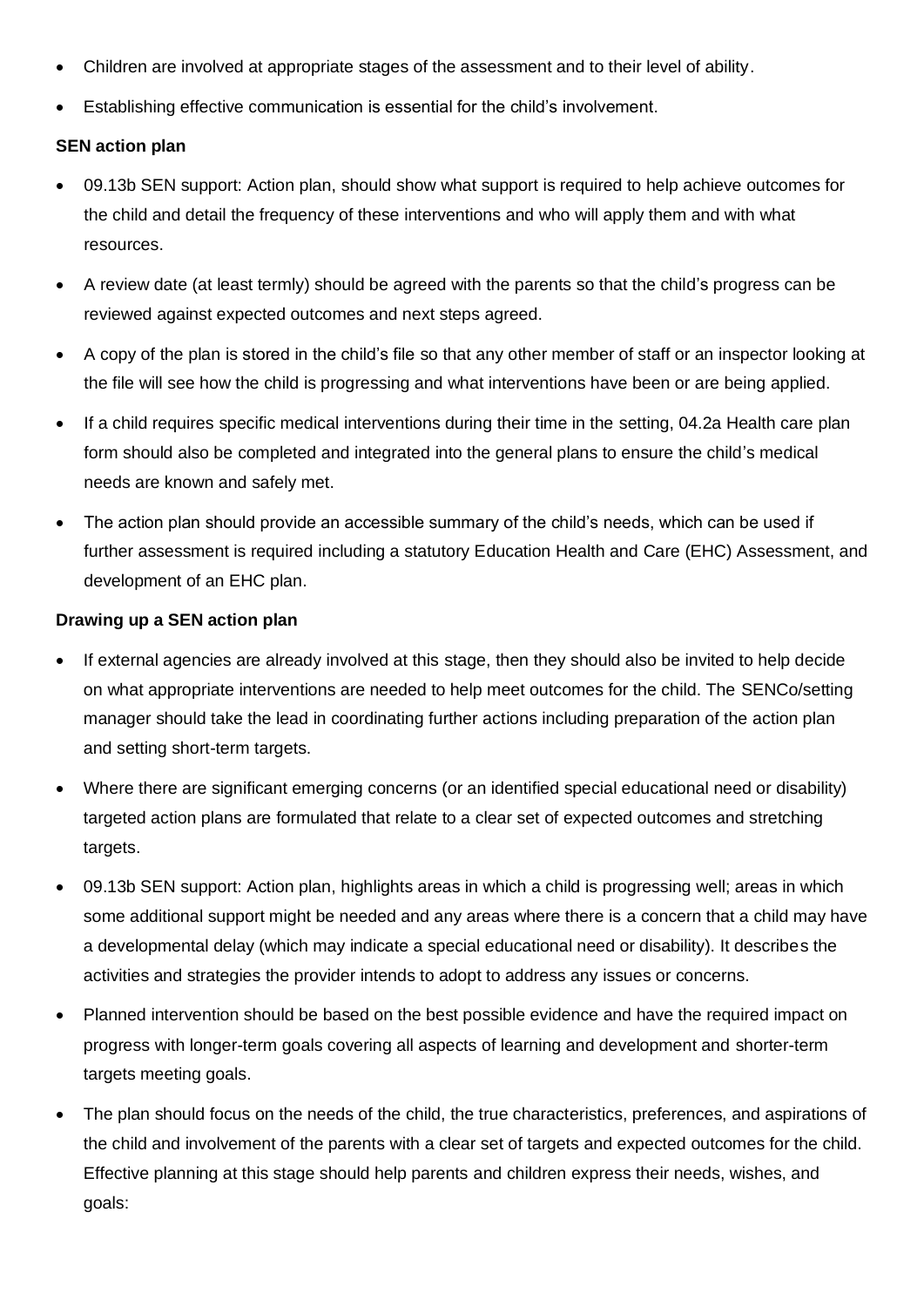- focus on the child as an individual and not their SEN label
- be easy for children to understand and use clear ordinary language and images, rather than professional jargon
- highlight the child strengths and capacities
- enable the child, and those who know them best, to say what they have done, what they are interested in and what outcomes they are seeking in the future
- tailor support to the needs of the individual
- organise assessments to minimise demands on families
- bring together relevant professionals to discuss and agree together the overall approach
- If the child fails to make progress and multi-agency support is sought, then it is at this point that Early Help/CAF assessment should be considered.

## **Record keeping**

If a child has or is suspected of having a SEN, a dated record should be kept of:

- the initial cause for concern and the source of this information, (the progress check at age two and/or outcomes of previous interventions). 09.13a SEN support: Initial record of concern form can also be used for this purpose drawing information from other sources
- the initial discussion with parents raising the possibility of the child's SEN
- the views of the parents and other relevant persons including, wherever possible, the child's views;
- the procedures followed with regard to the Code of Practice to meet the child's SEND e.g. SEN action plan, referrals to external agencies and for statutory assessment
- evidence of the child's progress and any identified barriers to learning
- advice from other relevant professionals; and all subsequent meetings with parents and other persons and any subsequent referrals
	- Records may include
	- observation and monitoring sheets
	- expressions of concern
	- risk assessments
	- access audits (01.1b)
	- health care plans (including guidelines for administering medication)
	- SEN action plans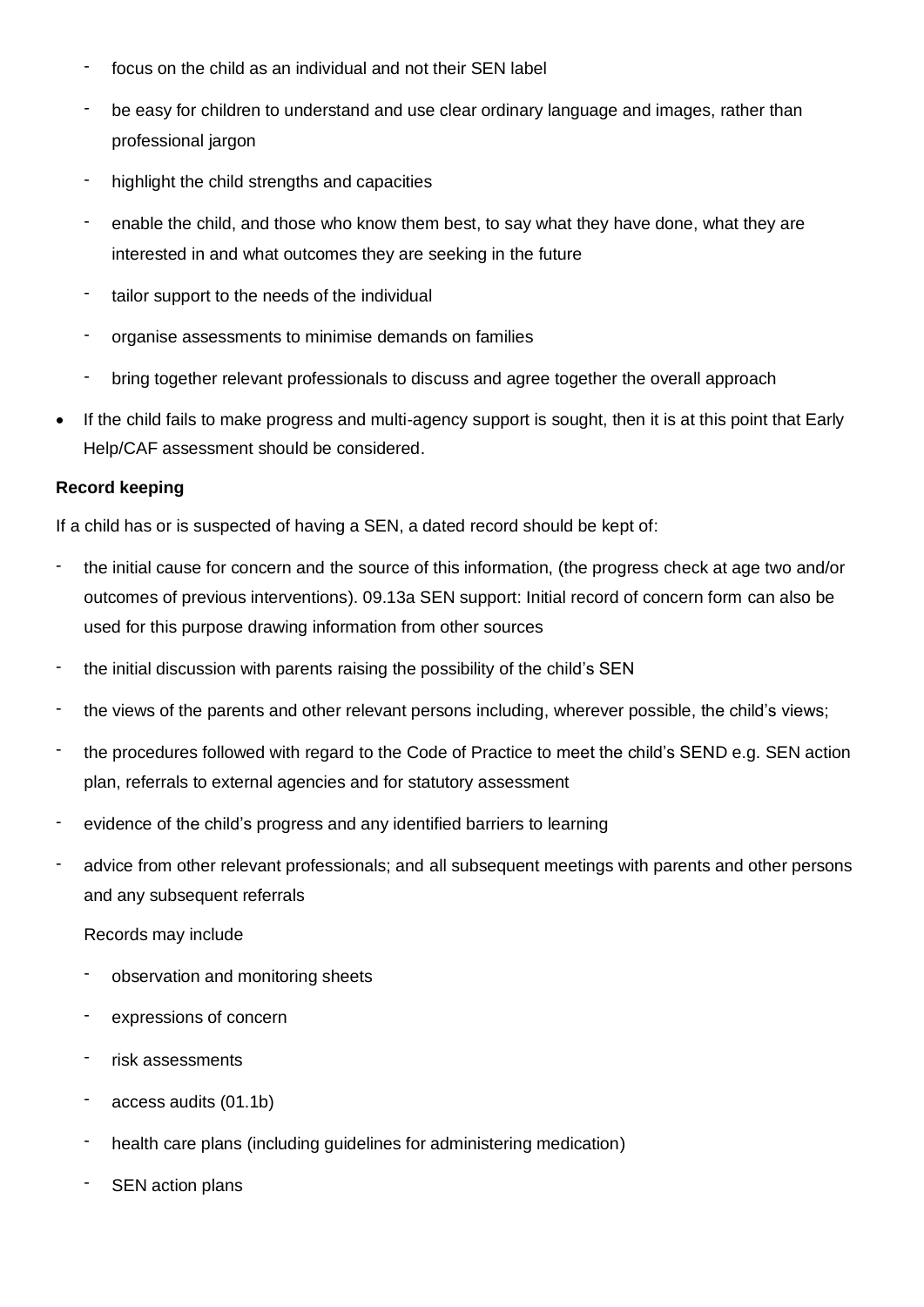- meetings with parents and other agencies
- additional information from and to outside agencies
- agreements with parents
- guidelines for the use of children's individual equipment; Early help CAF referrals
- referral to the local authority identifying a child's special educational needs and request for statutory Education, Health, Care (EHC) needs assessment; and a copy of an EHC plan

## **Seeking additional funding/enhanced/top up**

If the child's needs cannot be met from within the setting's core funding, then it will be at this point that the evidence collated will be used to apply for top up/enhanced funding from the local authority's inclusion fund. If a new or existing child is disabled, then the setting should check if the family is in receipt or have applied for Disability Living Allowance. If so, the setting will be able to apply to their local authority for the local Disability Access Fund.

## **Statutory education, health and care (EHC) assessment and plan**

## **Statutory assessment**

- If a child has not made progress, then the next steps may be for the child to undergo an Education, Health and Care Assessment.
- If a child is under compulsory school age, the local authority will conduct an EHC needs assessment if they consider that the child's needs cannot be met within the resources normally available to the early years setting.
- Children aged under age two are eligible where an assessment has indicated that the child is likely to have SEN which requires an EHC plan when they reach compulsory school age.
- When a child's needs appear to be sufficiently complex, or the evidence suggest specialist intervention then the local authority is likely to conclude that an EHC plan is necessary
- The local authority should fully involve the parent and must seek advice from the setting in making decisions about undertaking an EHC assessment and preparing an EHC plan.
- Settings should prepare by collating information about the child's SEND including:
	- documentation on the child's progress in the setting
	- interventions and support provided to date
	- evidence of external agency assessment, support and recommendations
	- parental views and wishes (and where appropriate those of the child)

The information will then be submitted to the local authority to allow them to accurately assess the child in the context of the support already given.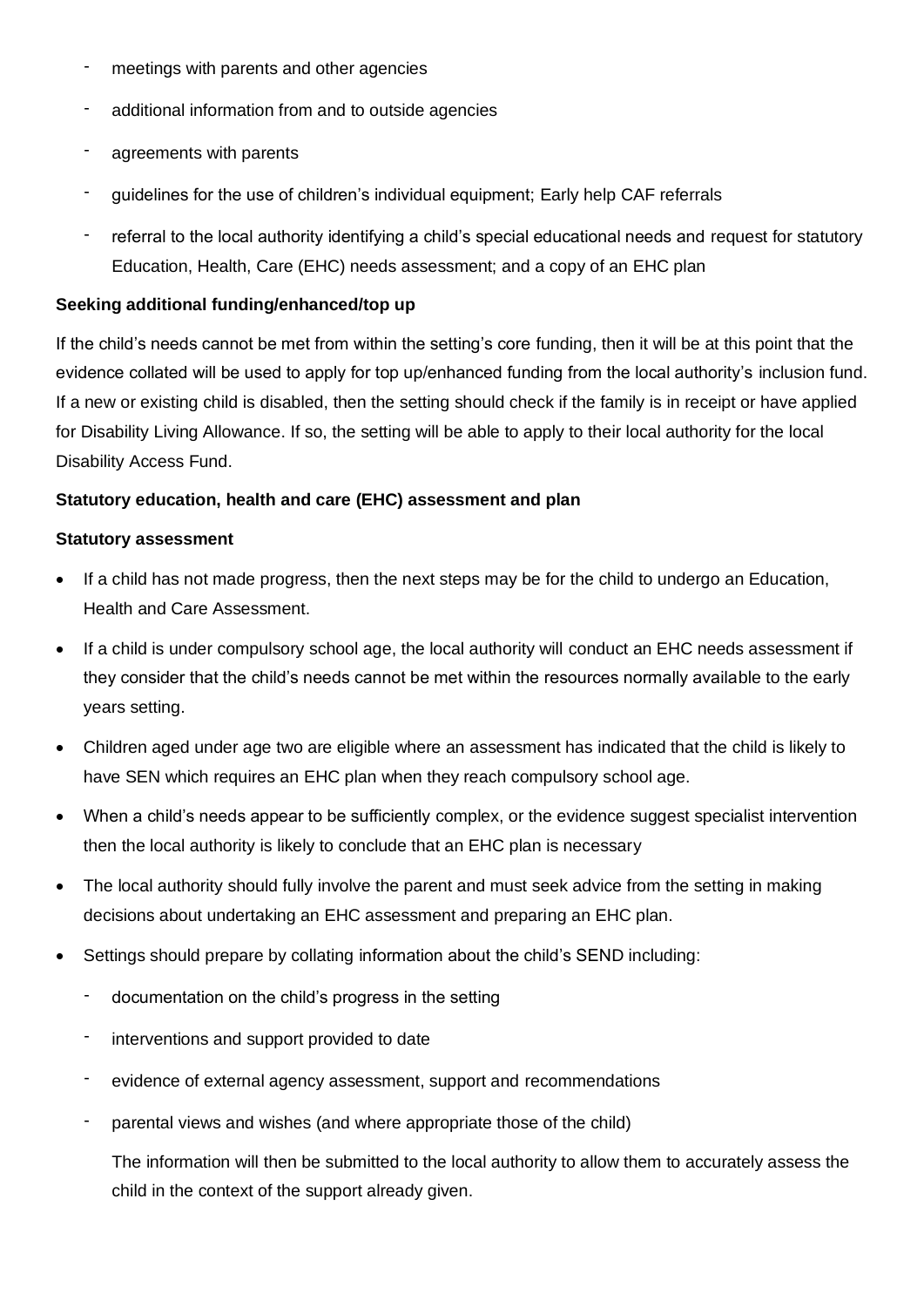- The local authority must inform the child's parents of their decision within six weeks of receiving a request for an assessment and give its reasons for their decision. If the local authority decides to conduct an assessment, it must ensure the child's parents are fully included right from the beginning and are invited to contribute their views. If the local authority subsequently decides not to conduct an assessment it must then inform the parents of their right to appeal that decision, of the requirement for them to consider mediation should they wish to appeal.
- If the local authority decides that a statutory EHC plan is not necessary, it must notify the parents and inform the provider, giving the reasons for the decision. This notification must take place within 16 weeks of the initial request or of the child having otherwise been brought to the local authority's attention.
- If the decision following an assessment is to compile an EHC plan the local authority should consult collaboratively with the parents in the preparation of the plan ensuring that their views and their child's preferences are taken into account and that plans describe positively what the child can do and has achieved to date.
- Plans are evidenced based and focus on short term outcomes and long-term aspirations for the child including family and community support. Parents have the right to request a particular provision for their child to be named within their EHC plan.
- If an early year's setting is named, the local authority must fund this provision. They cannot force a setting to take a child and can only name the provision in the EHC if the setting agrees.
- Local authorities should consider reviewing an EHC plan for a child under age five at least every three to six months. Such reviews would complement the duty to carry out a review at least annually but may be streamlined and not necessarily require the attendance of the full range of professionals, depending on the needs of the child. The child's parents must be fully consulted on any proposed changes to the EHC plan and made aware of their right to appeal to the Tribunal.

## **External intervention and support**

Where external agency intervention has been identified to help support a child with SEND then this intervention should be recommended in writing by a suitably reliable source such as a speech and language therapist, paediatrician or educational psychologist.

#### **Further guidance**

Special Educational Needs and Disability (SEND) (DfE and DoH 2015) [www.gov.uk/government/publications/send-code-of-practice-0-to-25](http://www.gov.uk/government/publications/send-code-of-practice-0-to-25)